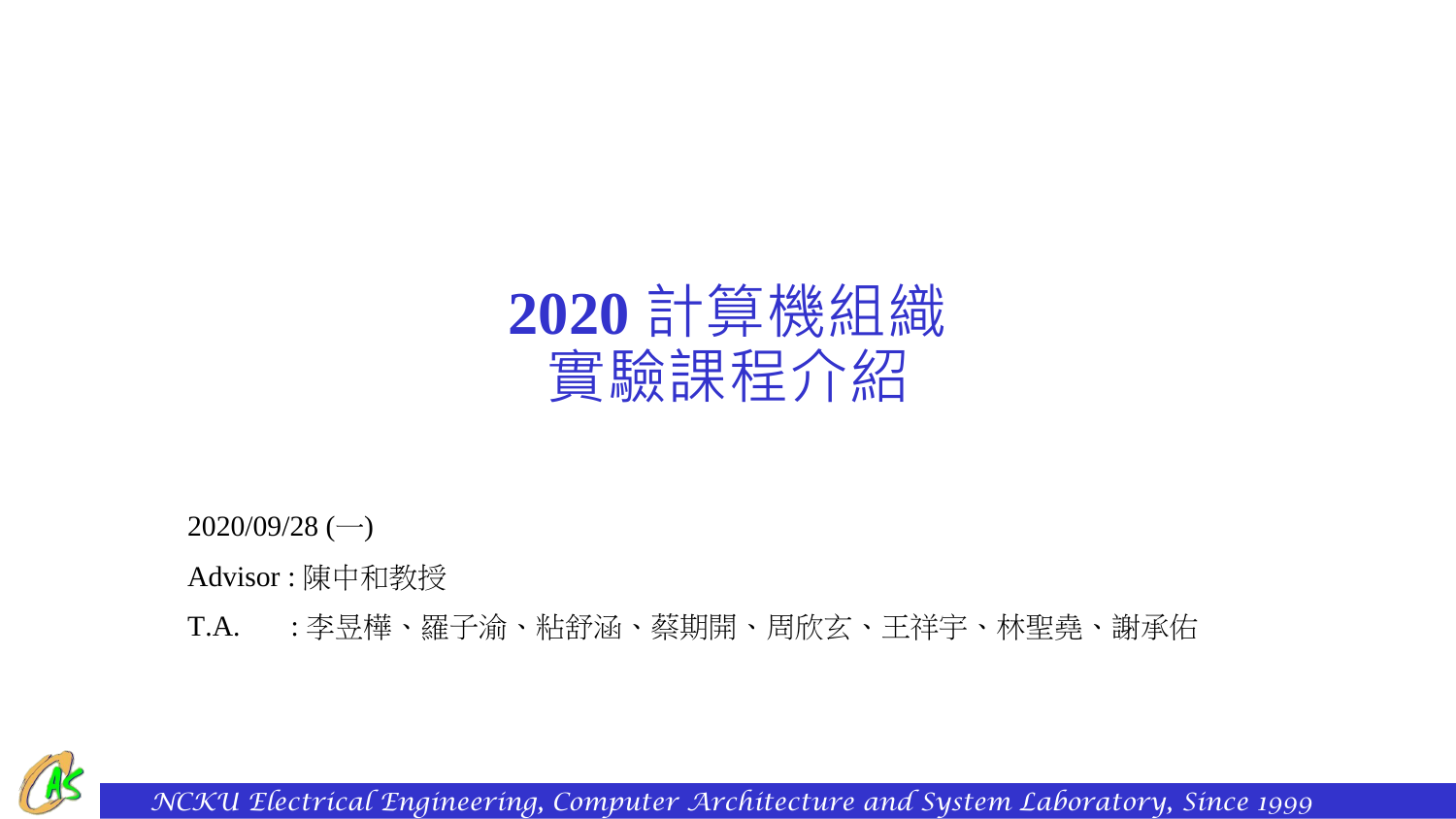

• Time and Place

 $\triangleright$  Monday : 18:10~21:00 Rm.92433

- TA Contact Information
	- $\triangleright$  Lab : 92617
	- ➢ Email : [anita19961013@gmail.com,](mailto:anita19961013@gmail.com) [jackylotung@gmail.com](mailto:jackylotung@gmail.com)
	- ➢ Office hour : (Tuesday) 8:00pm~10:00pm

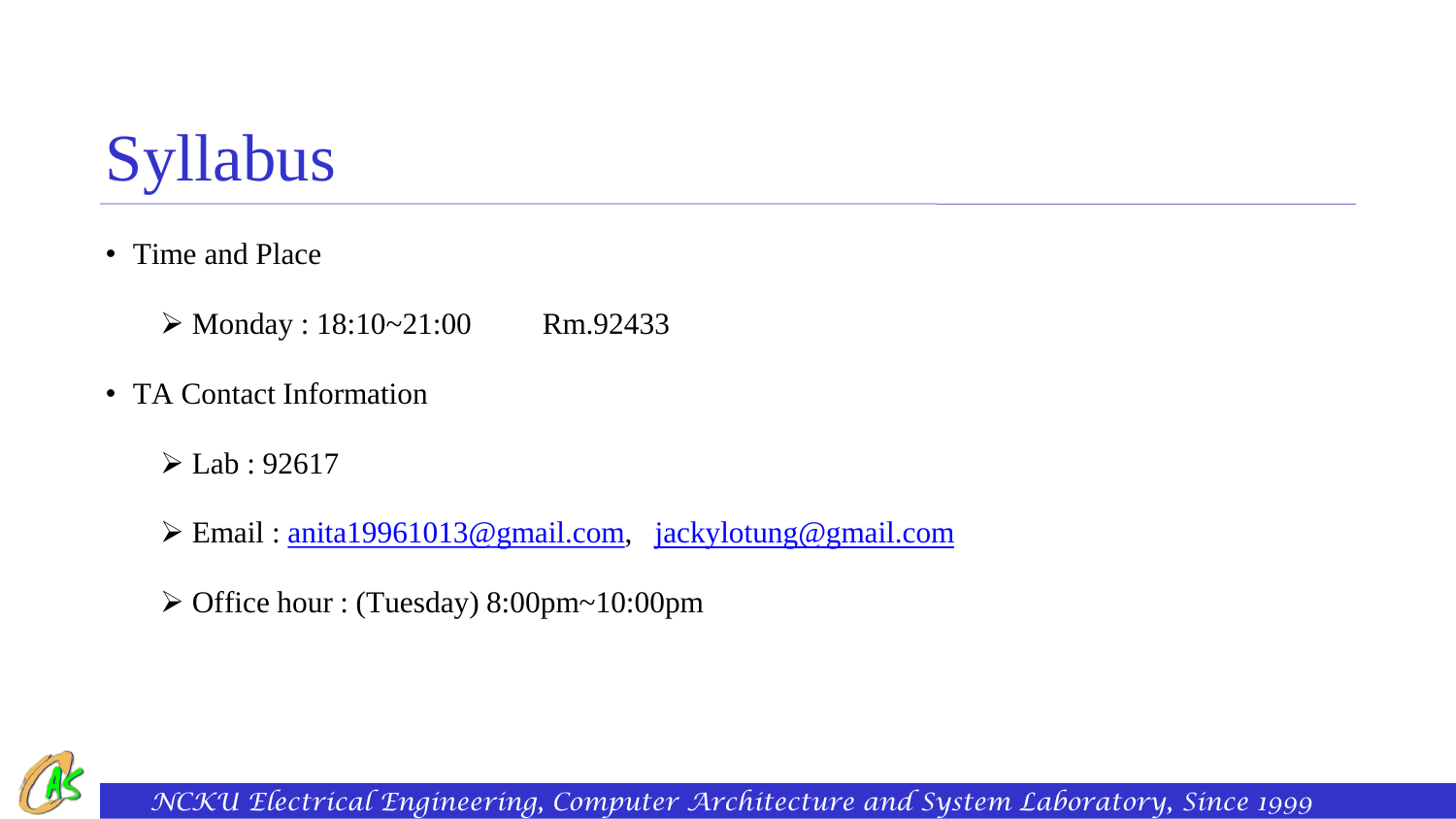# **Overview**

| <b>RISC-V</b>                     |                                                                                           |  |  |  |  |  |  |  |
|-----------------------------------|-------------------------------------------------------------------------------------------|--|--|--|--|--|--|--|
| Lab1                              | Get to know RISC-V ISA, ISS, Toolchain(Modelsim, riscv-gnu-toolchain), Instruction format |  |  |  |  |  |  |  |
| Lab <sub>2</sub>                  | RISC-V addressing modes & Data Object in Memory                                           |  |  |  |  |  |  |  |
| Lab <sub>3</sub>                  | Verilog Implementation Of ALU for RV32I                                                   |  |  |  |  |  |  |  |
| Lab4                              | RISC-V CPU Interrupt handler and ISR                                                      |  |  |  |  |  |  |  |
| Lab <sub>5</sub>                  | Add RISC-V Custom Instruction Set & Simulation                                            |  |  |  |  |  |  |  |
| <b>ARC</b>                        |                                                                                           |  |  |  |  |  |  |  |
| Lab <sub>6</sub>                  | ARC(IoTDK) Build & GPIO Lab                                                               |  |  |  |  |  |  |  |
| Lab <sub>7</sub>                  | ARC(IOTDK) I2C & SPI Lab                                                                  |  |  |  |  |  |  |  |
| <b>NCKU-pipelinedARM9 in FPGA</b> |                                                                                           |  |  |  |  |  |  |  |
| Lab <sub>8</sub>                  | Simple CPU System Platform & Memory Allocation                                            |  |  |  |  |  |  |  |
| Lab <sub>9</sub>                  | Multi-Master Bus Platform & Generic I/Os                                                  |  |  |  |  |  |  |  |
| Lab10                             | Interrupt Controller & Interrupt Service Routines on EASY Platform                        |  |  |  |  |  |  |  |
| <b>Final Project !!!</b>          |                                                                                           |  |  |  |  |  |  |  |

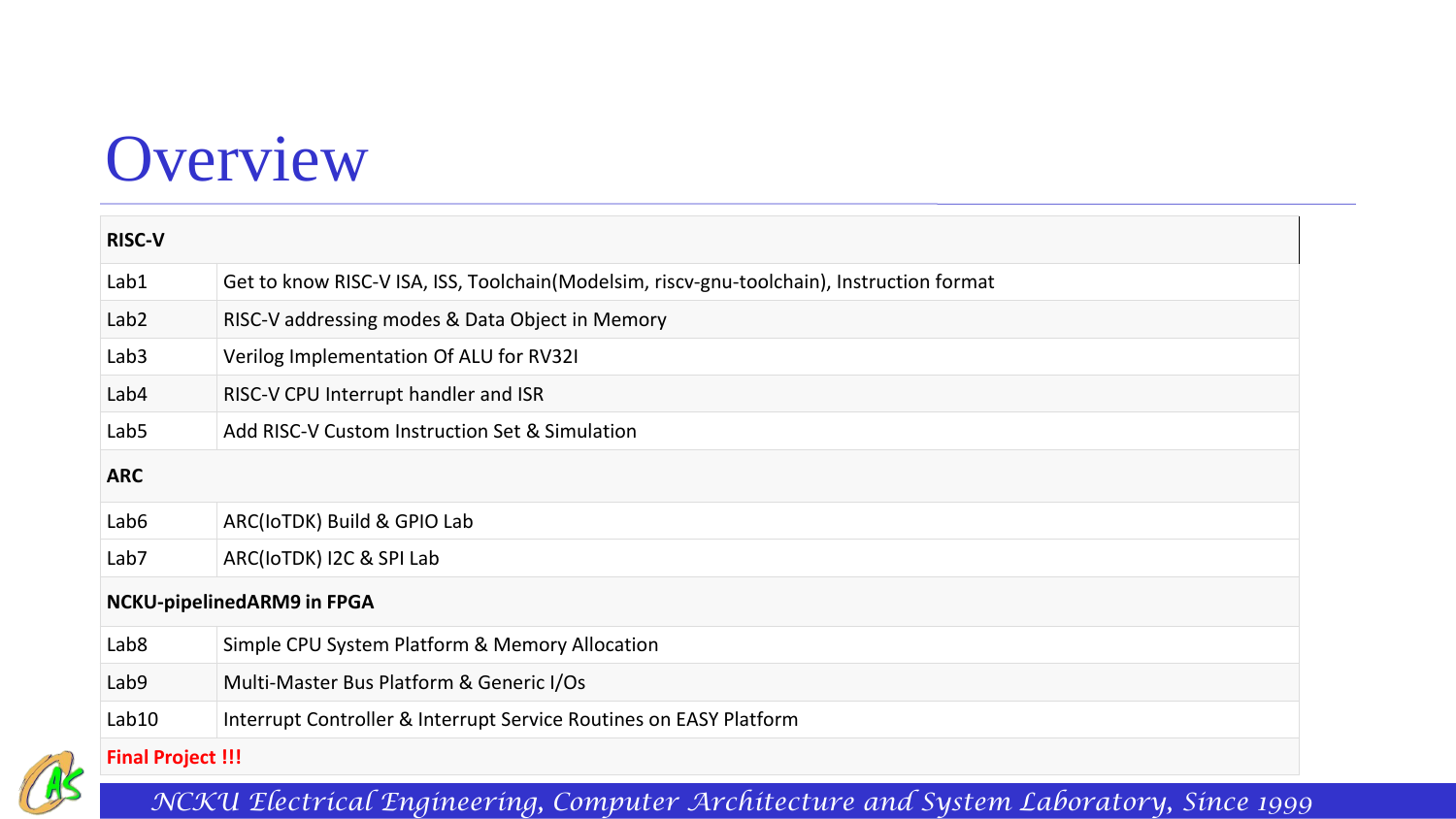

• Caslab 網站 : https://caslab.ee.ncku.edu.tw/dokuwiki/course:co:109



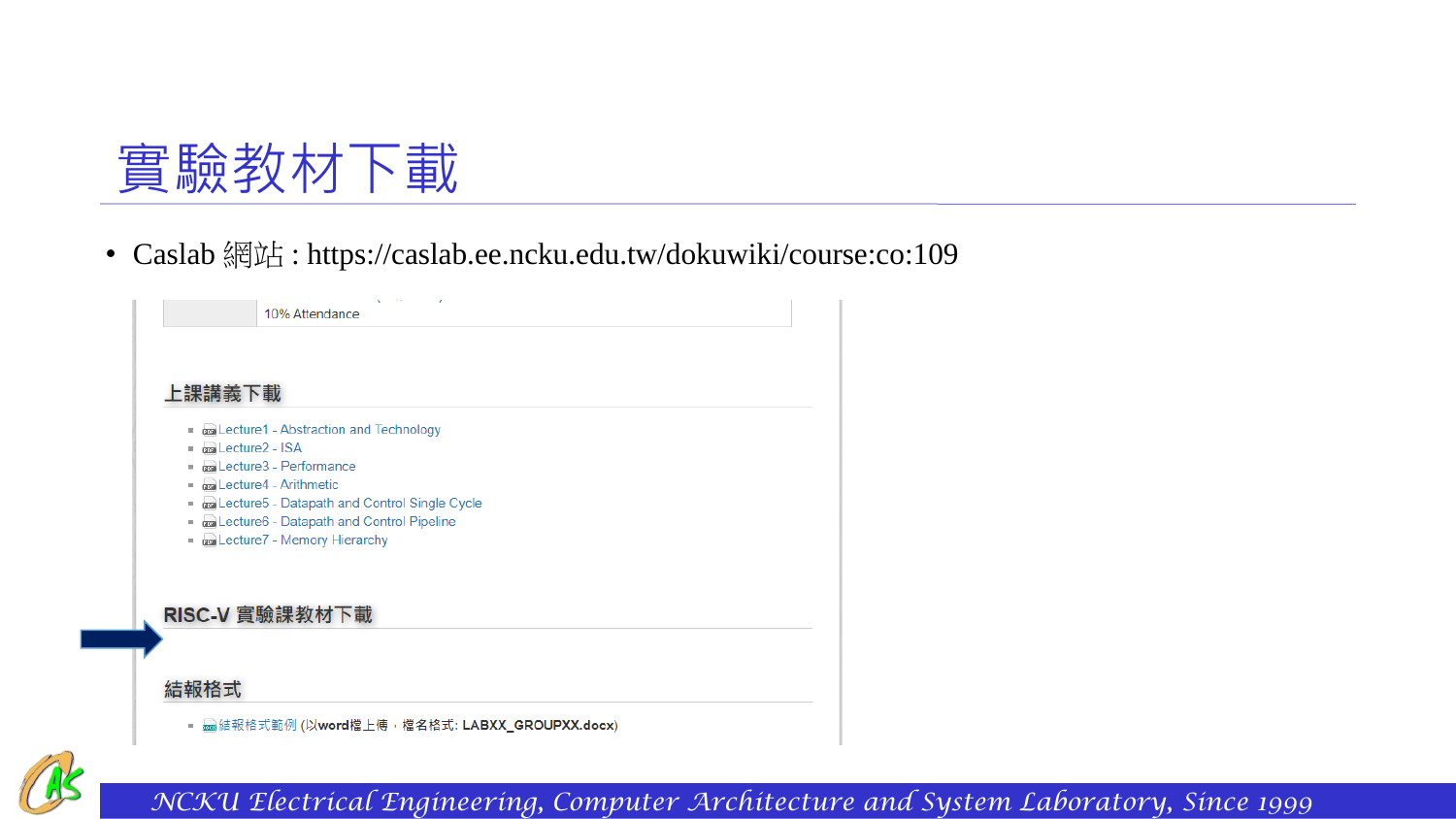

- 本實習教材可搭配大學部計算機組織課程實施,主要項目內容包括:可練習RISC-V , ARC, ARM組語程式、
- C 與組語的關係、
- 以C及Verilog撰寫、
- 處理器功能模組、
- 中斷程式的設計、
- 處理器系統平台的建置(on FPGA)、
- AMBA匯流排 (on FPGA)、
- I/O中斷控制器系統 (on FPGA)、
- I/O systems (on FPGA)。本教材為十個LAB,每個LAB 包含範例練習、操作與實作處理器項目,課程內容可依 學生程度加以調整。

5

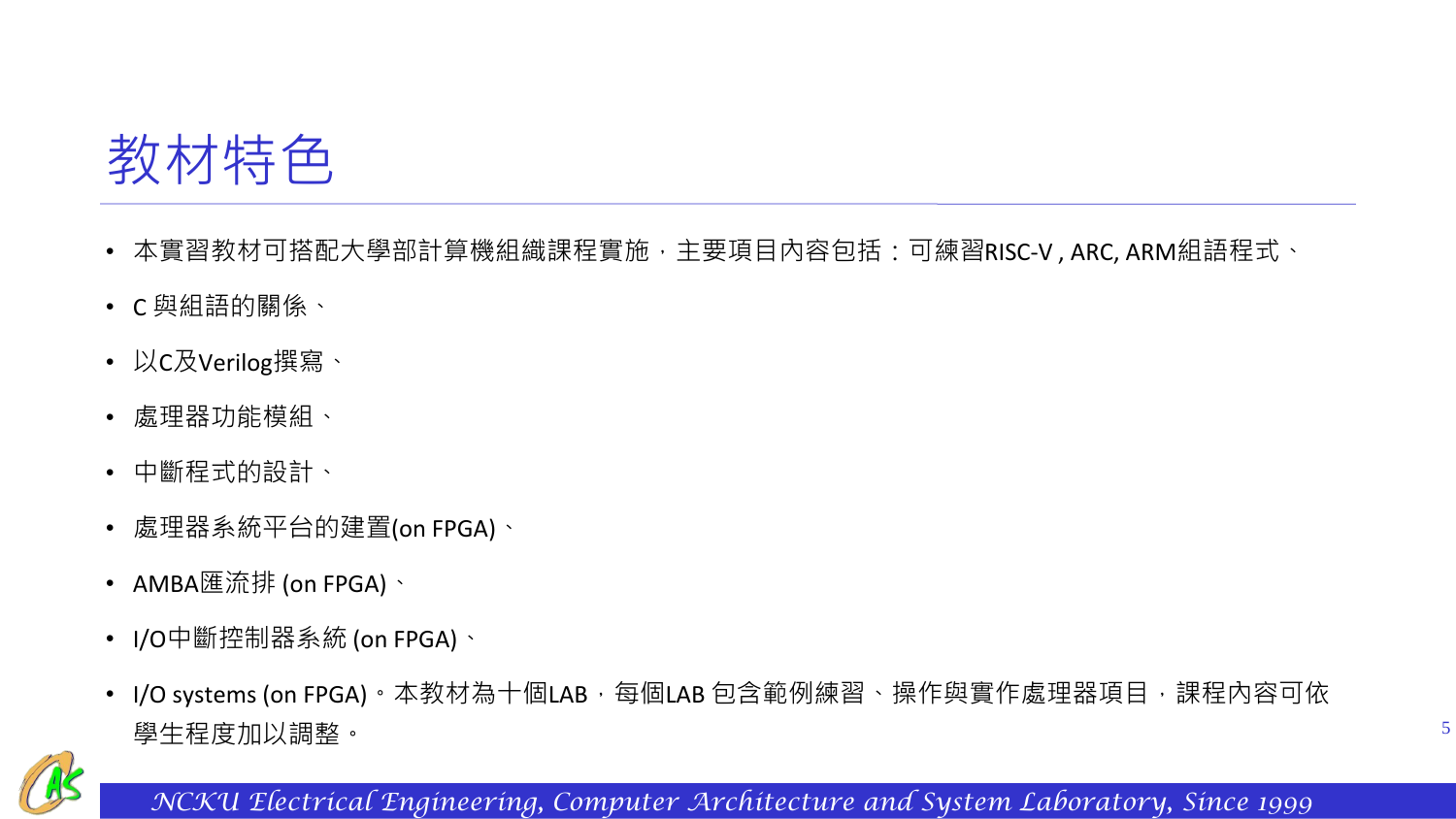

- 實驗部分佔計算機組織總成績30%
	- 出席 40%
	- 實作完成 40%
	- 結報 20%
	- 挑戰題額外20% (bonus)

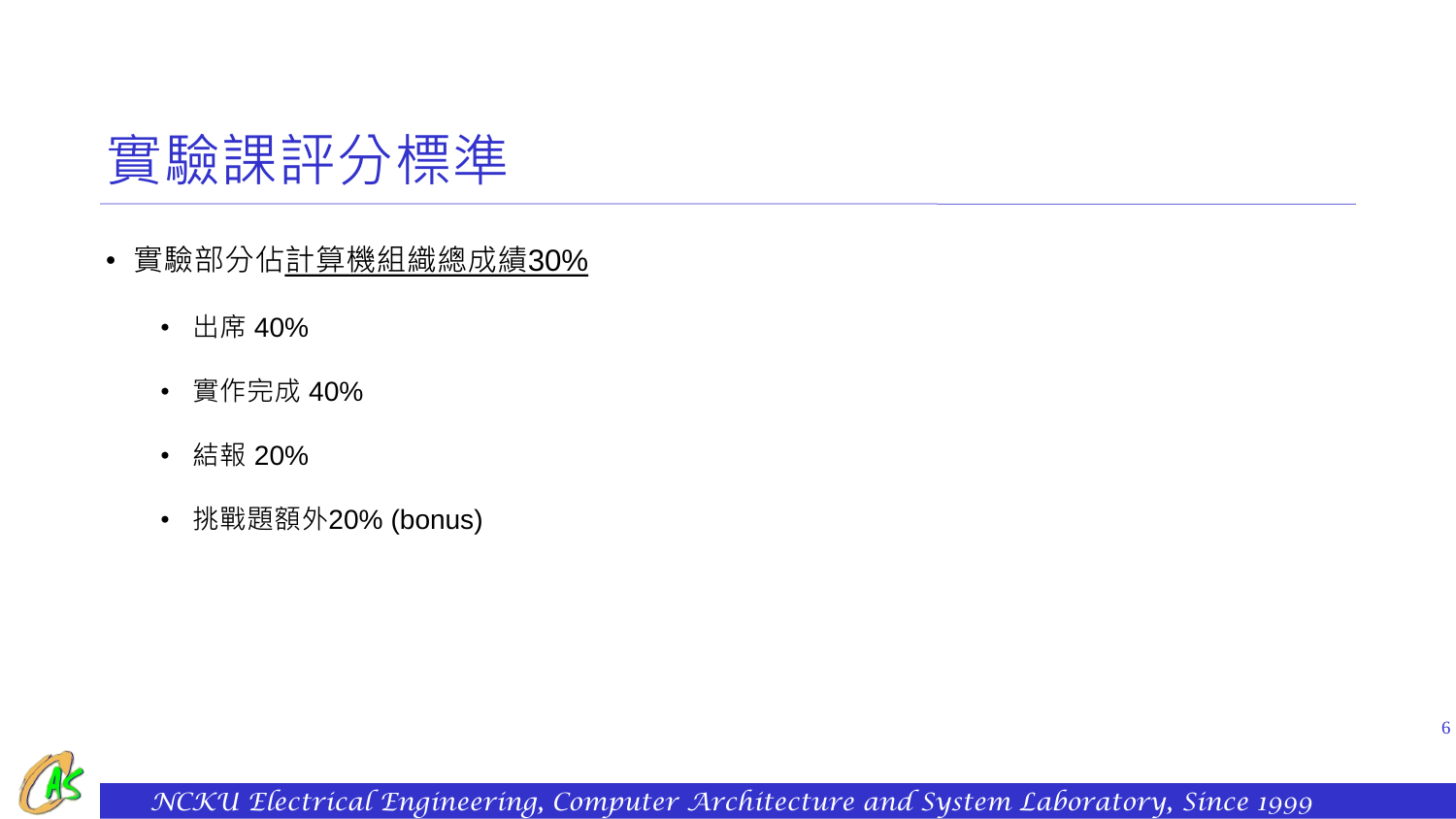

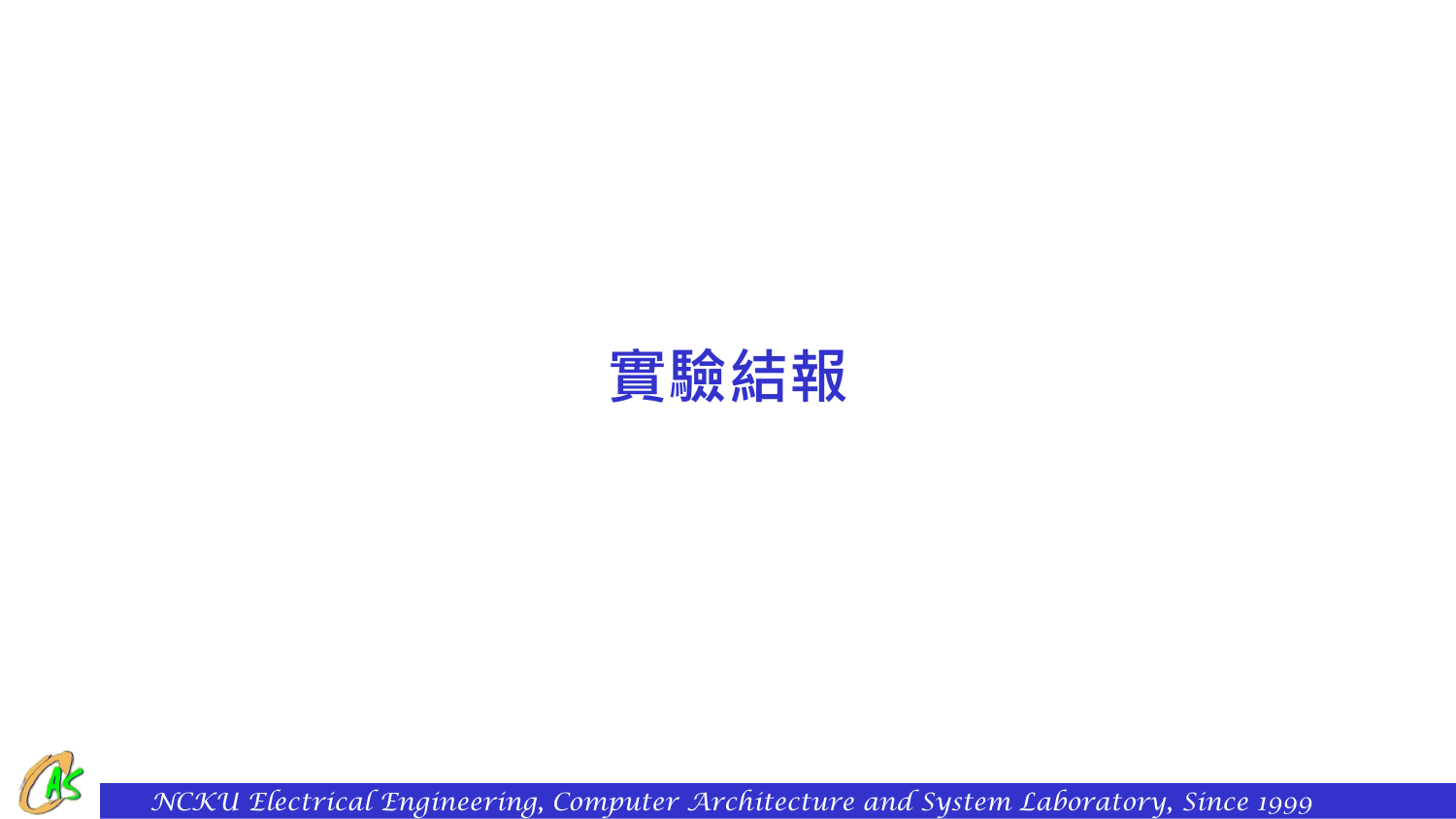## 結報注意事項

檔名:

- LABx\_GROUPy (x:第 x 個實驗、y:第 y 組)
- 格式:
	- 採用 Microsoft Word 文件格式
- 內容:
	- 參照實驗室網站:

[https://caslab.ee.ncku.edu.tw/dokuwiki/\\_media/course:co:106a:ex.docx](https://caslab.ee.ncku.edu.tw/dokuwiki/_media/course:co:106a:ex.docx)

有問題的話...

• 請寄信給助教~

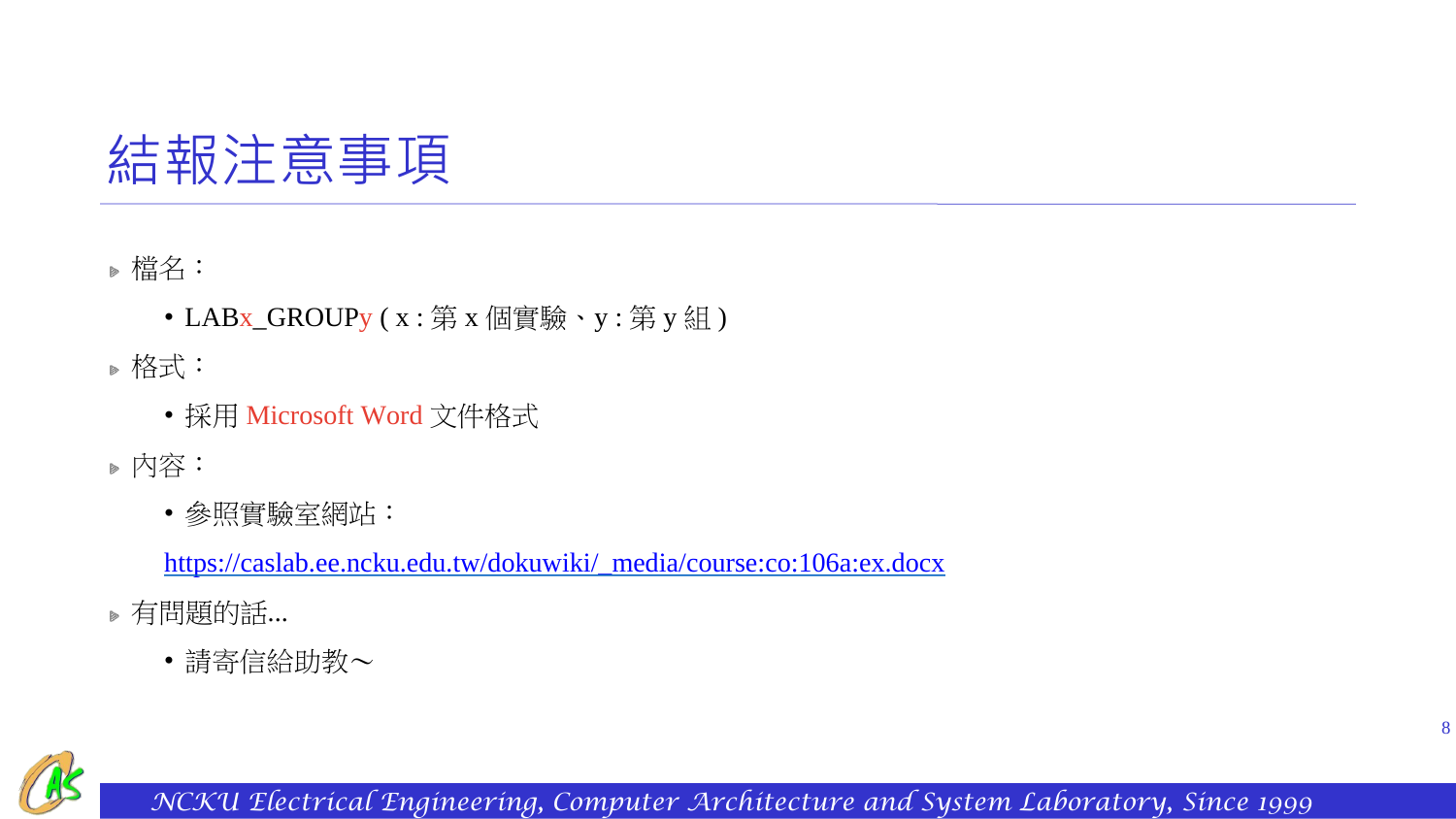

- IP : ftp://140.116.164.225/
- **Port : 21**
- 帳號: ca\_lab
- **▶ 密碼: Carch2020**
- Deadline : 下週一 6:00 PM 前

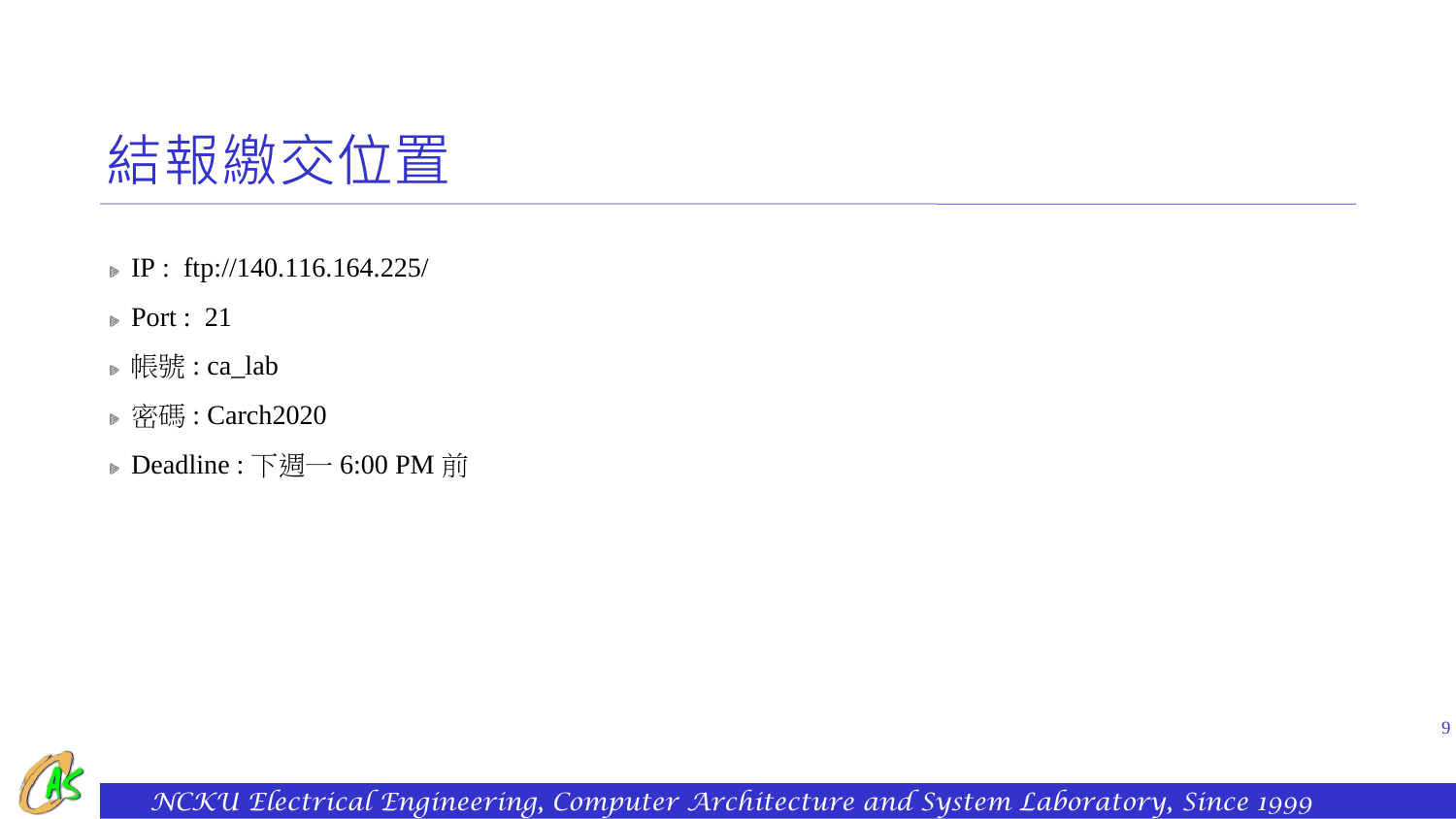

實作題:

• 70 ~ 100  $\frac{1}{2}$ 

挑戰題:

•  $\text{tr } 0 \sim 20$   $\overleftrightarrow{\rightarrow}$ 

遲交:

• 扣 20 分 / 週

期末都沒交:

• 0 分!

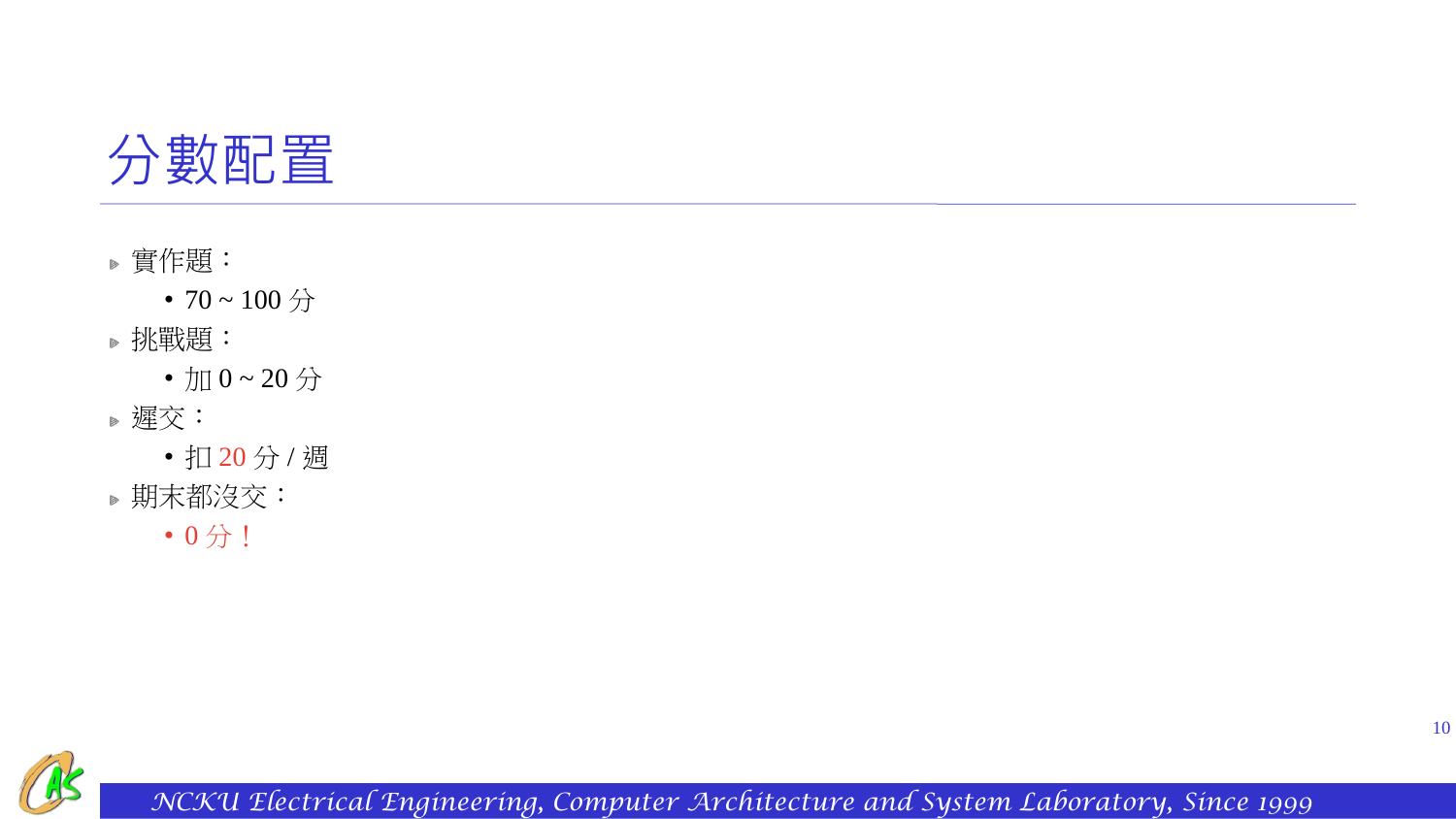

#### 分三等級

- A:題目說明、實驗方法、結果圖+說明等....
- B:有結果圖及說明
- C:只有結果圖

### 注意

• 在離開實驗室之前,請給助教檢查實驗結果

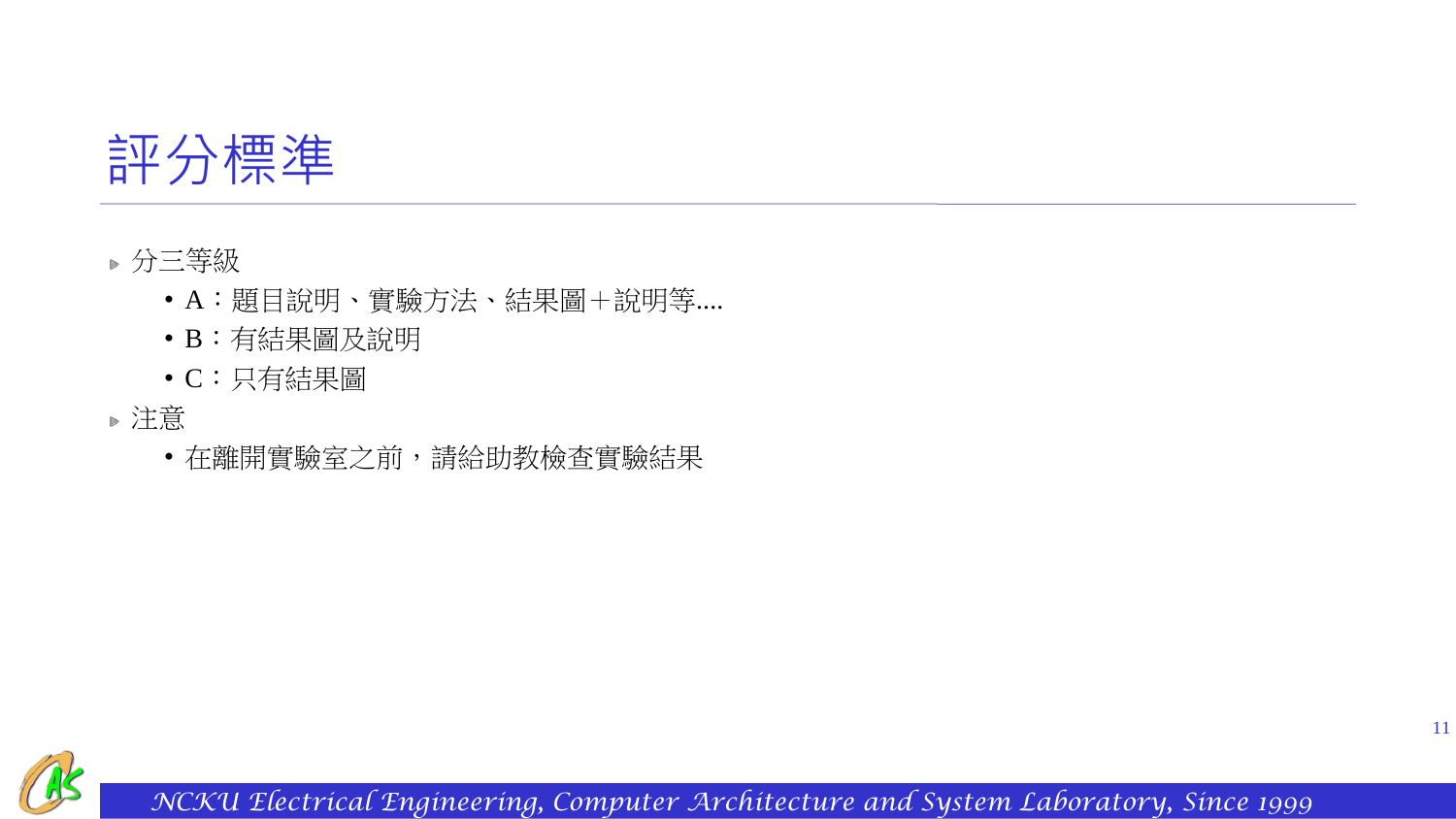

| <b>NORTH I</b><br><b>System of Acres</b>                   |          |                   |          |                                                                                                                                                                                                                                                                                                                                                                                                                                                                                                                                                                                                                                                                                                                                                                                                                                                                      | STREET OR THE RELEASE OF BEARING      |                                     |                |          |                            |          |          |             |         |
|------------------------------------------------------------|----------|-------------------|----------|----------------------------------------------------------------------------------------------------------------------------------------------------------------------------------------------------------------------------------------------------------------------------------------------------------------------------------------------------------------------------------------------------------------------------------------------------------------------------------------------------------------------------------------------------------------------------------------------------------------------------------------------------------------------------------------------------------------------------------------------------------------------------------------------------------------------------------------------------------------------|---------------------------------------|-------------------------------------|----------------|----------|----------------------------|----------|----------|-------------|---------|
|                                                            |          |                   |          | ო დიიღორი ბისტიდი ინწილია ისტიტის ლიტიითი იტიტირი ბიტტიტი იღრილებ ძვიბიბის დინტიტერისასას რასახსა დეტიბილ დ<br>especia oconomia ancesno ocanodo aconomo anceseda ocanodo conservo ancesedo proceso apartos ancesedo ancesedo ancesedo ancesedo anos<br>MARCHI DESCRETO POROCO DODOCO BODODO CONDOLO CONSUMO CONSUMO DESCRETO DE CONSUMO DE CONSUMO CONSUMO DODOCO POROCO DODOCO POROCO DODOCO DE CONSUMO DE SERVICIO DE SERVICIO DE SERVICIO DE SERVICIO DE SERVICIO DE SERVICIO DE S<br>mances acadados decorano apodeca capados pedeceda asocados oposobo apodeceo apodeceo apodeceo apodece apodeceo apodeceo apodeceo apodeceo apodeceo apodeceo apodeceo apodeceo apodeceo apodeceo apodeceo apodeceo apodeceo apo<br>E DISASSONO MODODOCO NOVODORO DODODORO DODODORO DODODORO DODODORO DODODORO DODODORO DODODORO DODODORO DODODORO MODODORO MODODORO DODODORO |                                       |                                     |                |          |                            |          |          |             |         |
|                                                            |          |                   |          | screen [25 Frient] [27 Im   25 Instances   62 West   52 Hencey   52 Hencey  nemark/Men                                                                                                                                                                                                                                                                                                                                                                                                                                                                                                                                                                                                                                                                                                                                                                               | Ma spa Maha das damba daulika makani. |                                     | ■ CASS-A (M/C) |          |                            |          |          | $E_{\rm c}$ |         |
|                                                            |          |                   |          |                                                                                                                                                                                                                                                                                                                                                                                                                                                                                                                                                                                                                                                                                                                                                                                                                                                                      |                                       |                                     |                |          |                            |          |          |             |         |
| by memory uata - restbench/u_output_memory/mem - uerault = |          |                   |          |                                                                                                                                                                                                                                                                                                                                                                                                                                                                                                                                                                                                                                                                                                                                                                                                                                                                      |                                       |                                     |                |          |                            |          |          |             |         |
| 00000000                                                   |          |                   |          |                                                                                                                                                                                                                                                                                                                                                                                                                                                                                                                                                                                                                                                                                                                                                                                                                                                                      |                                       |                                     |                |          |                            |          |          |             |         |
| 0000000e                                                   | 00000000 | 00000000          | 00000000 | 00000000                                                                                                                                                                                                                                                                                                                                                                                                                                                                                                                                                                                                                                                                                                                                                                                                                                                             |                                       | 00000000 00000000 00000000 00000000 |                |          | 00000000 00000000          | 00000000 |          |             |         |
| 0000001c                                                   | 00000000 | 00000000          | 00000000 | 00000000                                                                                                                                                                                                                                                                                                                                                                                                                                                                                                                                                                                                                                                                                                                                                                                                                                                             |                                       | 00000000 00000000 00000000 00000000 |                |          | 00000000 00000000          | 00000000 |          |             | 0000000 |
| 0000002a                                                   |          | 00000000 00000000 | 00000000 | 00000000                                                                                                                                                                                                                                                                                                                                                                                                                                                                                                                                                                                                                                                                                                                                                                                                                                                             |                                       | 00000000 00000000 00000000 00000000 |                | 00000000 | 00000000                   | 00000000 |          |             |         |
| 00000038                                                   | 00000000 | 00000000          | 00000000 |                                                                                                                                                                                                                                                                                                                                                                                                                                                                                                                                                                                                                                                                                                                                                                                                                                                                      |                                       |                                     |                |          | 00000000 00000000 00000000 |          | 00000000 |             | 0000000 |
| 00000046                                                   |          |                   |          |                                                                                                                                                                                                                                                                                                                                                                                                                                                                                                                                                                                                                                                                                                                                                                                                                                                                      |                                       |                                     |                |          |                            |          |          |             |         |



12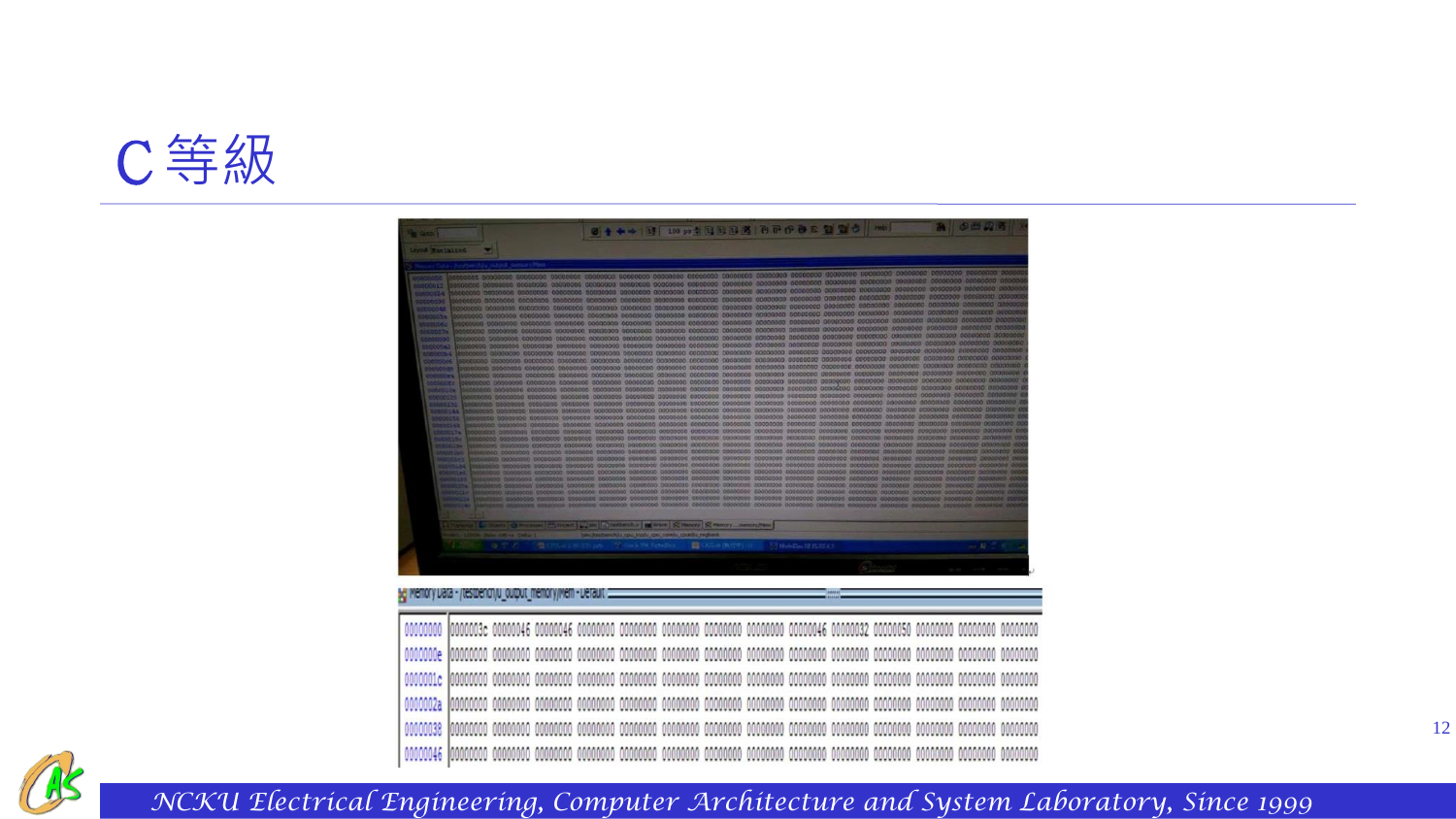## B等級

#### (1)實作二

練習題一將數字44,87和2加完之後存在約之中,可以從照片

中很清楚地看到在記憶體 0x20000000 中存著加完的結果133。

| O   | 133      | $\bf{0}$ | 0        | o        | $\bf{0}$ |
|-----|----------|----------|----------|----------|----------|
| 15  | $\bf{0}$ | $\bf{0}$ | 0        | O        | O        |
| 30  | $\bf{0}$ | O        |          | 0        | O        |
| 45  | 0        |          | O        | ō        | O        |
| 60  | $\bf{0}$ | Ω        | ō        | o        | O        |
| 75  | 0        | O        | O        | $\bf{0}$ | 0        |
| 90  | o        |          |          | o        | 0        |
| 105 | O        | $\bf{0}$ | 0        | 0        | 0        |
| 120 | o        | $\bf{0}$ | $\bf{0}$ | o        | o        |
| 135 | O        | 0        | 0        | 0        | $\alpha$ |
| 150 | O        | 0        | o        | O        | o        |
| 165 | O        | 0        | 0        | O        | o        |
| 180 | o        | 0        | n        | O        | O        |
| 195 | O        | O        |          | $\bf{0}$ | 0        |
| 210 | Ō        | Ũ        | O        | $\bf{0}$ | o        |
| 225 | 0        | 0        | 0        | O        | o        |
| 240 | O        | O        | Ω        | $\bf{0}$ | 0        |
| 255 | O        | ō        |          | $\bf{0}$ | O        |
| 270 | n        | Ö        | Ω        | O        | 0        |
| 285 | Ō        | O        |          | O        | O        |
|     |          |          |          | ۰        | n        |

#### (1) 實作 反白的是總合 133₽ 往下依序是 a:44、b:87、c:2+



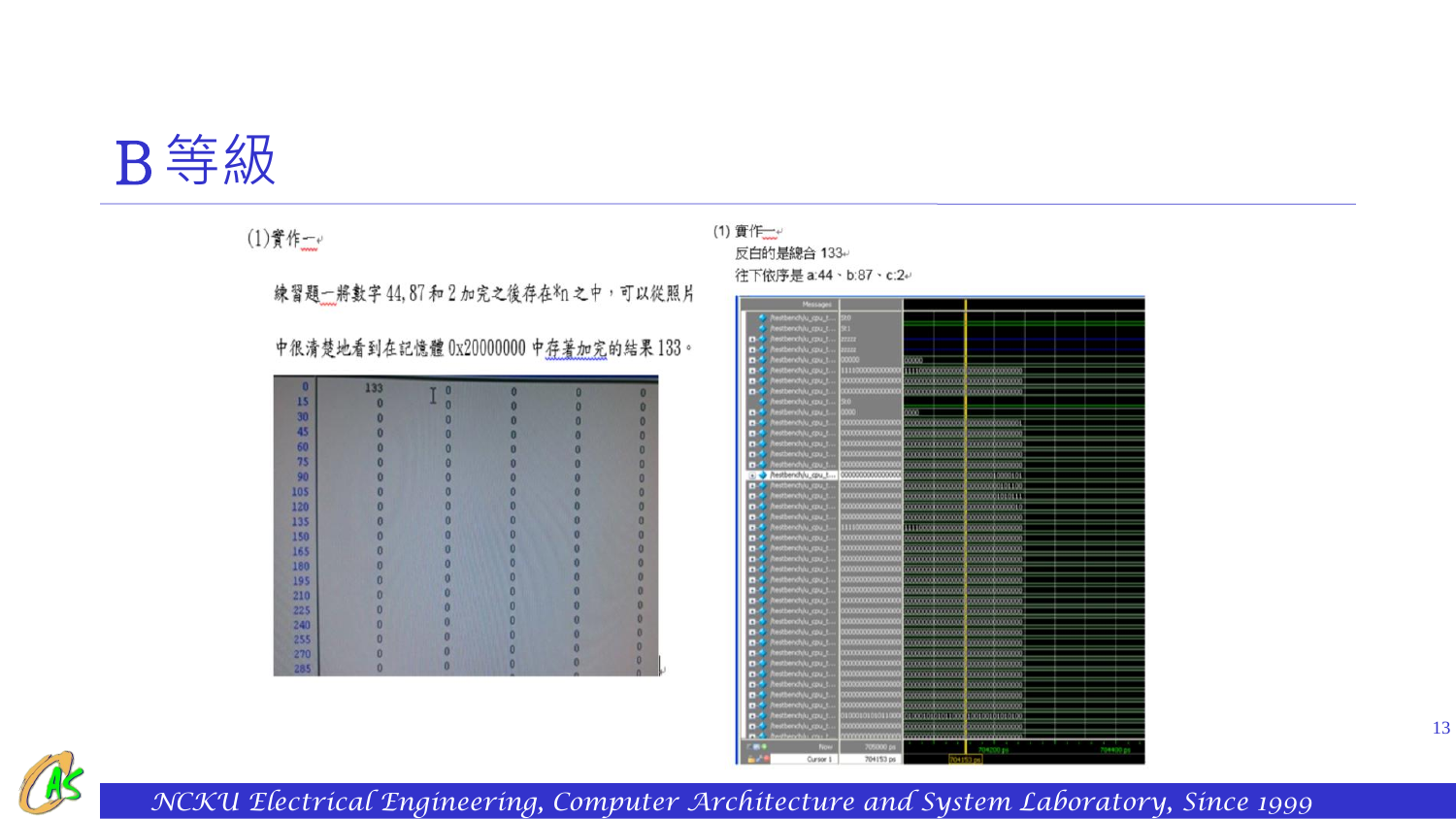

實作(三)。

- 1. 實驗討論: ↓
- 從記憶體位置 536870912(0x20000000)開始存放的陣列,依序放入 10、92、55、1、46。 由位置1開始每次都跟後一位做比較,若是排在前面位置的數字較大則跟後者互換,接著 2,3 位置比,3,4 位置比,以此類推。直到未排序的最後一位-1,即可停止。這麼一來每次 迴圈做完的最後一位必定為數列中最大值,經過多次迴圈便可完成排序,這種排序方法是 冒泡排序(Bubble Sort)。↩

• 四次迴圈 Memory 内容變化如下: +

| 47                            | 0x20000000e     | 0x20000004e | 0x20000008e | 0x2000000c+ | 0x20000010e |
|-------------------------------|-----------------|-------------|-------------|-------------|-------------|
| $-$<br><b>SAMA</b>            | 10₽             | $92 -$      | 55₽         |             | 46₽         |
|                               | 10₽             | 55₽         |             | 46e         | $92$ e      |
| $\overline{\phantom{a}}$<br>— | 10 <sup>°</sup> |             | 46₽         | 55€         | $92$ e      |
| 四年                            |                 | $10 -$      | 46₽         | 55e         | $92 -$      |

• 程式中用到的 Register 有: +

| 暫存器          | 用途↩                                   | $\leftrightarrow$ |
|--------------|---------------------------------------|-------------------|
| \$0₽         | 預設為0₽                                 | l+ <sup>3</sup>   |
| \$2₽         | 用來暫存記憶體抓回來的數字並進行比較大小,也用作 branch 判斷依據。 | ↩                 |
| \$3€         | 用來暫存記憶體抓回來的數字並進行比較大小↩                 | 447               |
| \$4₽         | 紀錄每次進入迴圈欲抓取的位置。                       | $+^7$             |
| \$5₽         | 控制每次迴圈應比較的次數。                         | ته                |
| \$6₽         | 控制每次迴圈應比較的次數。                         | ⊏ي⊿ا              |
| $$7\degree$  | 紀錄已排序完成的個數↩                           | $\leftrightarrow$ |
| \$8₽         | 紀錄陣列初始位置↩                             | l⊬                |
| \$90         | 紀錄陣列大小↩                               | ĿР                |
| $$10\degree$ | 紀錄應執行迴圈次數↩                            | l₽                |
|              |                                       |                   |